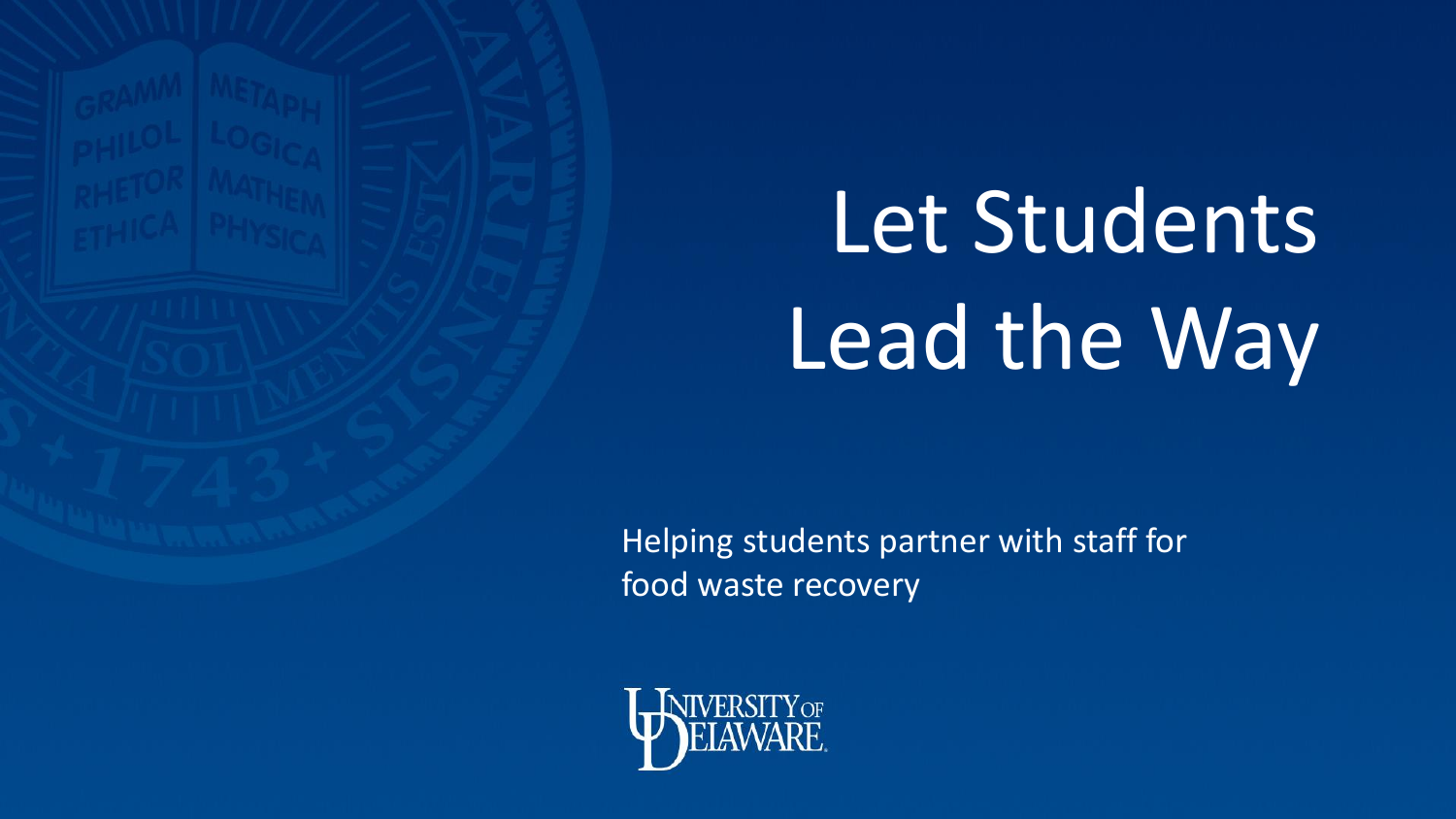

#### This is a Student Story

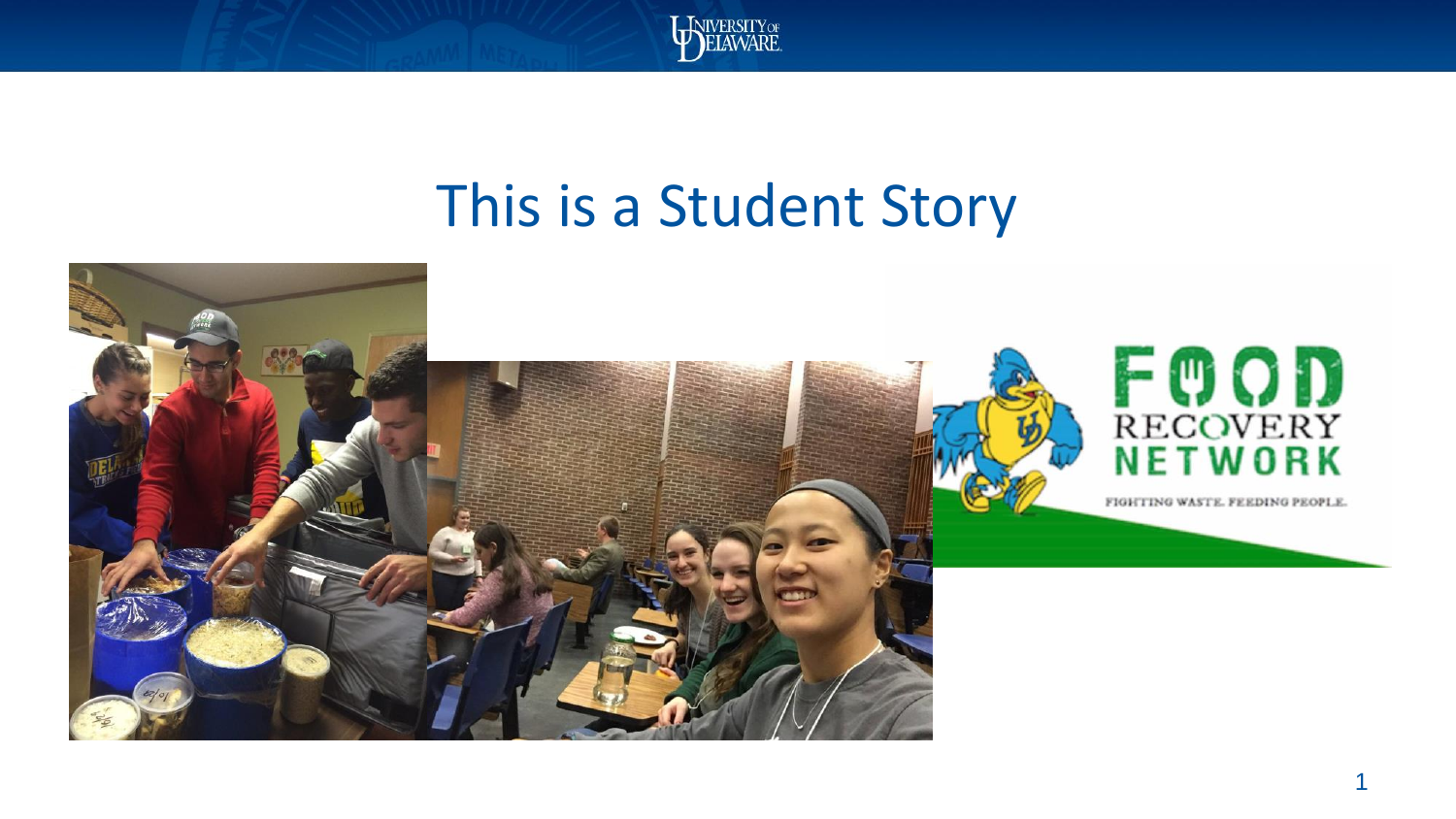

### University of Delaware Food Recovery Network

- Founded 2016
- Donate recovered food to Food Bank of Delaware & Holy Angels Food Pantry
- Collect non-perishable food donations at move out, and during semester
- Partner with UD Dining Services to donate perishable food from dining halls

Food Recovery Network is the largest student movement against food waste and hunger in America. Founded in 2011 at the University of Maryland College Park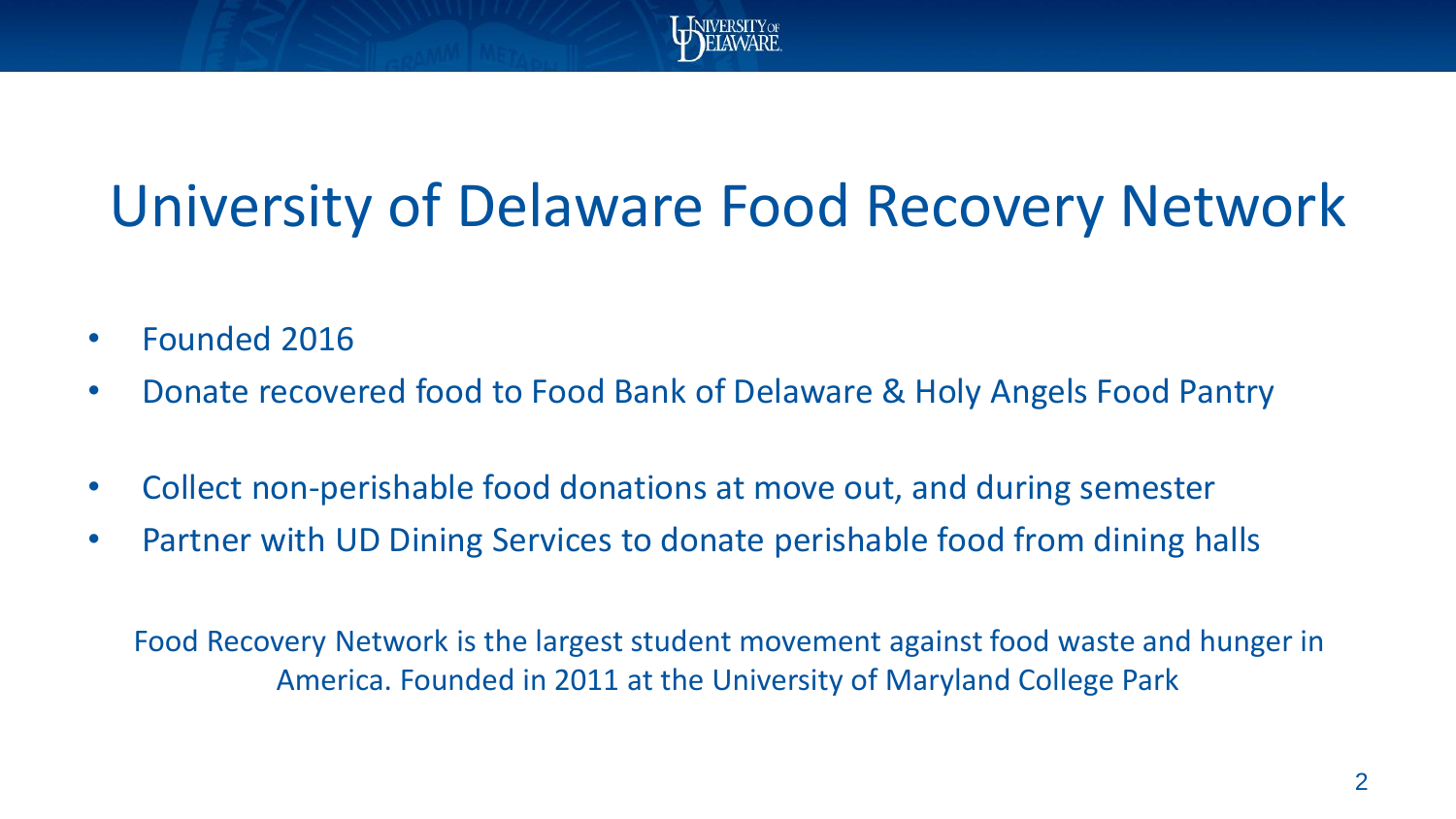

## **Cheerleading for FRN**

UD's Food Recovery Network Chapter forged their own partnerships

I didn't hear about it until it was a done deal - Obviously I was thrilled!

They continue to expand their partnerships, the scale of their food drives, and their outreach efforts

#### To date they have:

- Donated over 3,300 lbs of food
	- Almost half in 2018 alone
- Partnered with UD and local restaurants
- Hold regular education / outreach events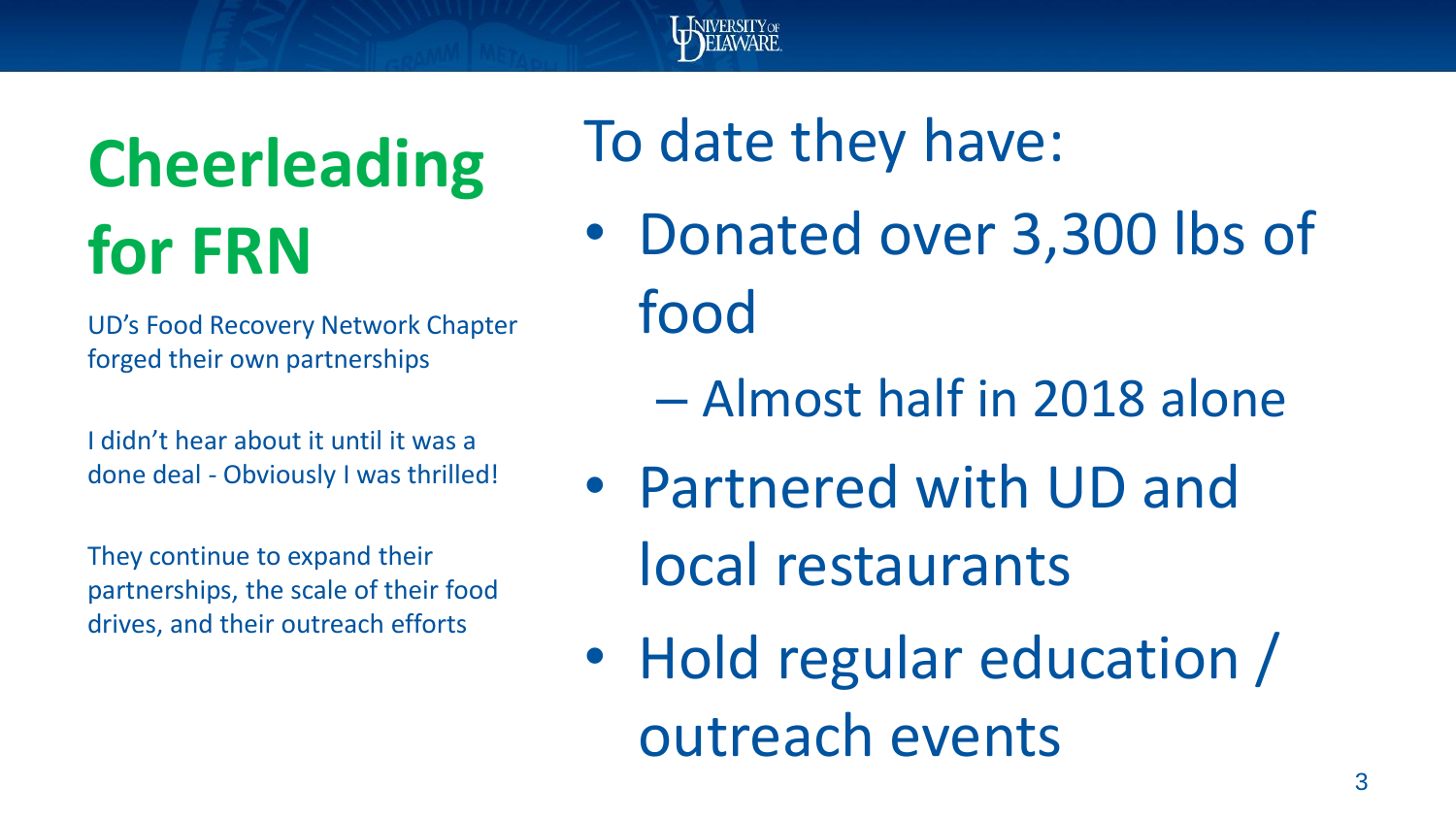

#### The Secret Sauce

They came prepared:

- 1. Offered legal, operational, and procedural support to ARAMARK, which removed a non-trivial time burden.
- 2. Approached the Head Chef for our campus, who became a champion
- 3. Demonstrated existing partnerships and efforts, followed through on promises.
- 4. OK (not thrilled) with incremental expansion of their program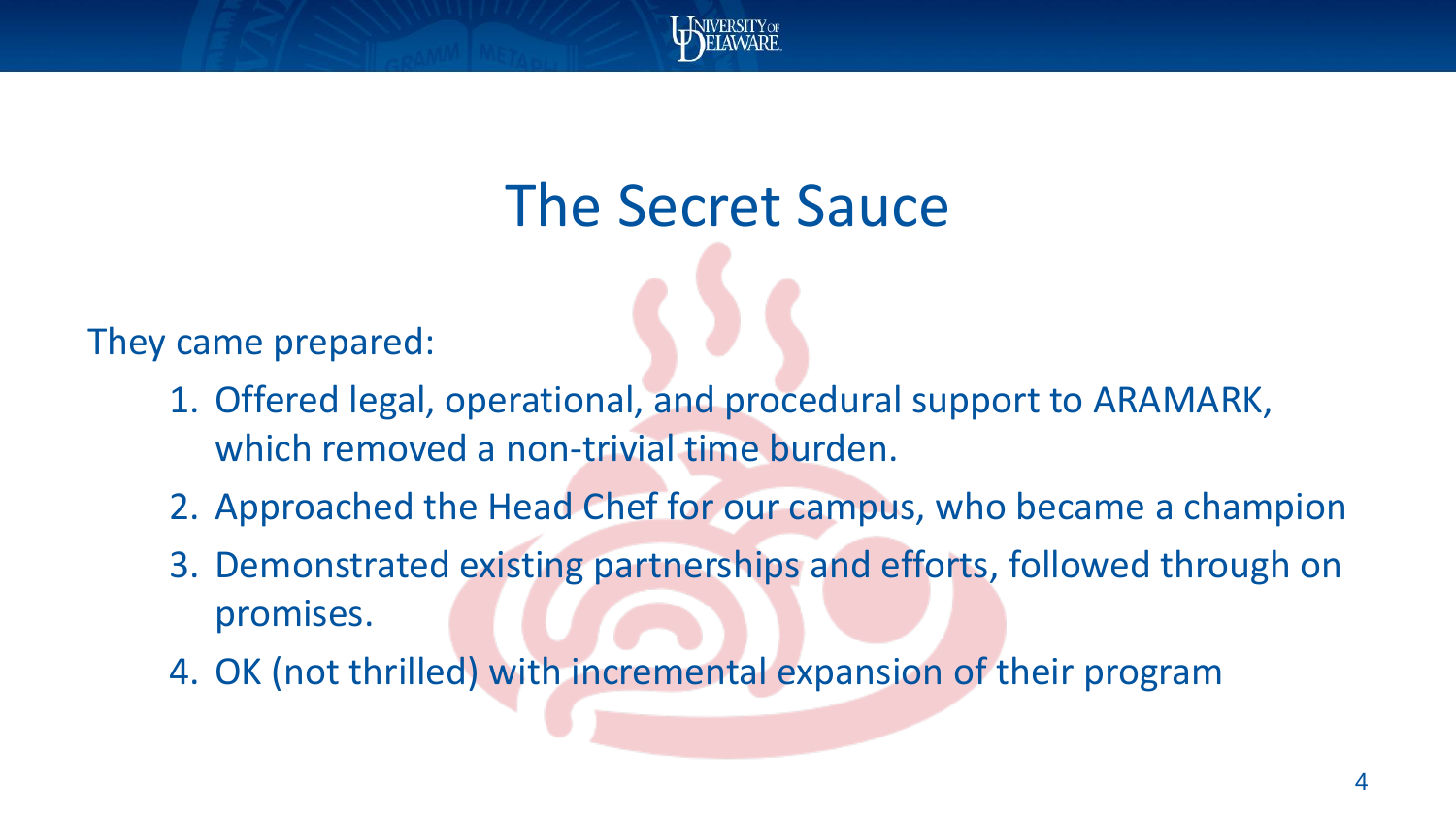

#### Victims of their own Success?

- Food Recovery has expanded from our smallest dining hall to 2 large dining halls
- Plans to expand into our largest (and final) Dining Hall next semester or next year
- How will students transport hundreds, if not thousands, of pounds of frozen food every day or week?
- What will be FRN role if / when their program is institutionalized?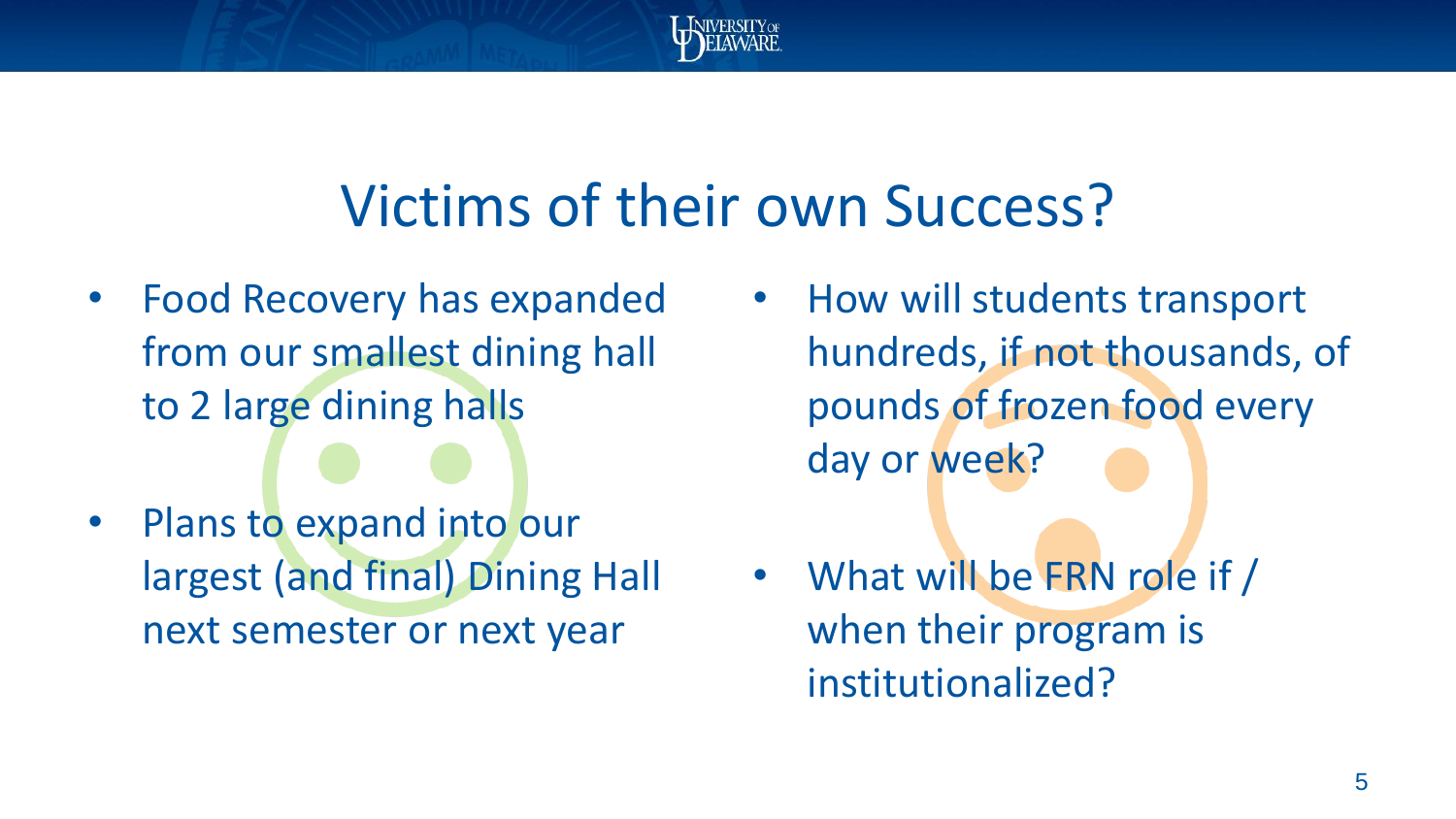

### **Let the Students Lead**

This semester FRN requested that I become their Faculty Advisor.

- 1. Empower them to find the resources they need
	- Including organization resources
	- Including opening doors to meet w stakeholders
- 2. Organize goals by difficulty
	- Identify resources needed, Stakeholders needed, and key milestones
- 3. Organize tasks into bite-size pieces
	- But don't shy away from big projects!
- 4. It's ok if things take longer than they should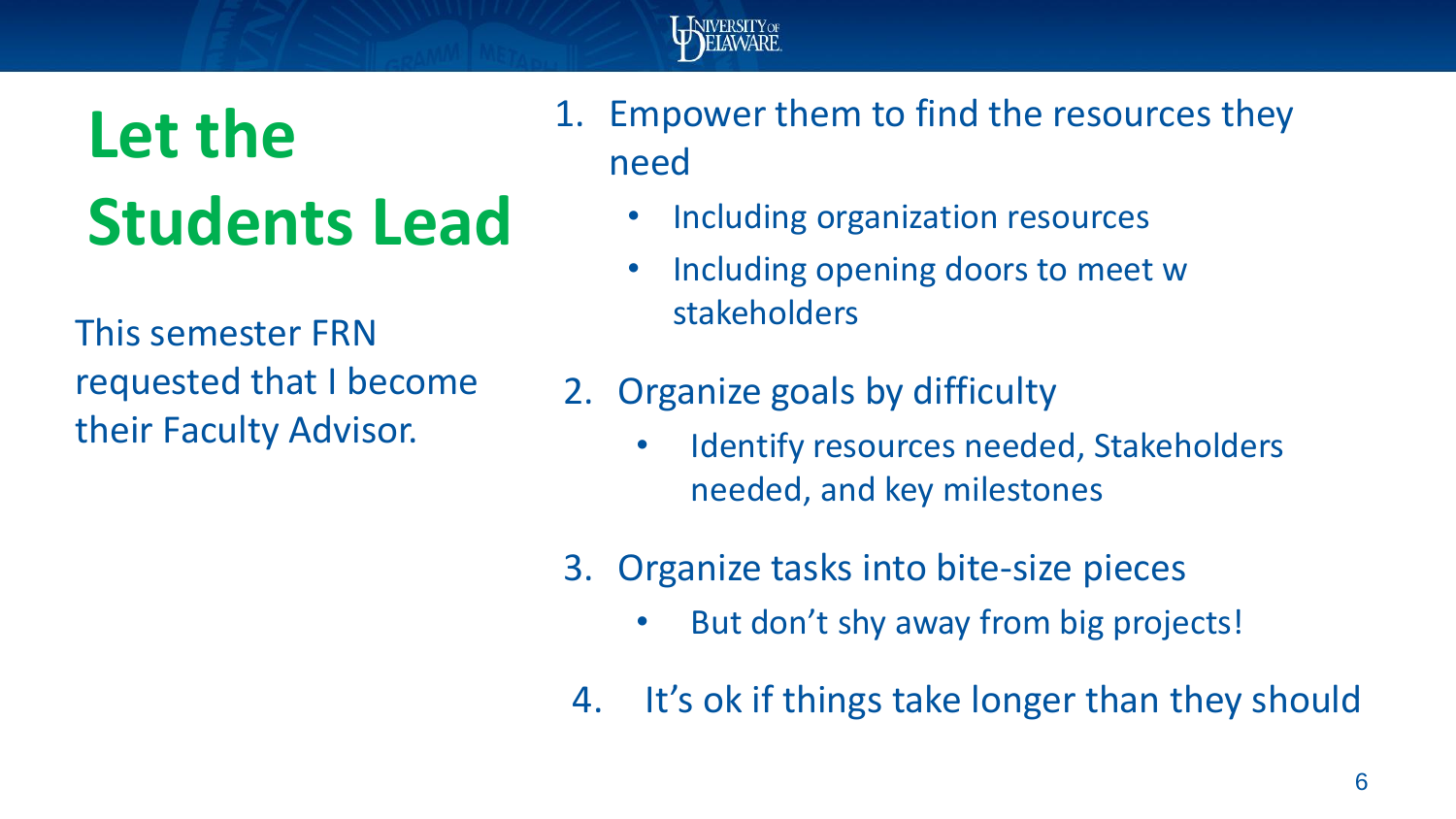

#### Work Through the Plan

| <b>GOAL</b>               | <b>Necessity</b>          | <b>High</b><br><b>Impact</b> | Low<br><b>Impact</b> |
|---------------------------|---------------------------|------------------------------|----------------------|
| Time                      |                           | X                            |                      |
| \$\$                      |                           |                              | X                    |
| Stakeholder A             | X                         |                              |                      |
| Stakeholder B             |                           | X                            |                      |
| Legal<br><b>Resources</b> | $\boldsymbol{\mathsf{X}}$ |                              |                      |

#### Milestones:

- Gather Legal Resources (LR, T)
- Meet w Stakeholders, Present Resources and Introduce Plan (SHA!, SHB)
- Assess Stakeholders' Feedback & Respond (T)
- Final Project Proposal (T, SHA!, SHB)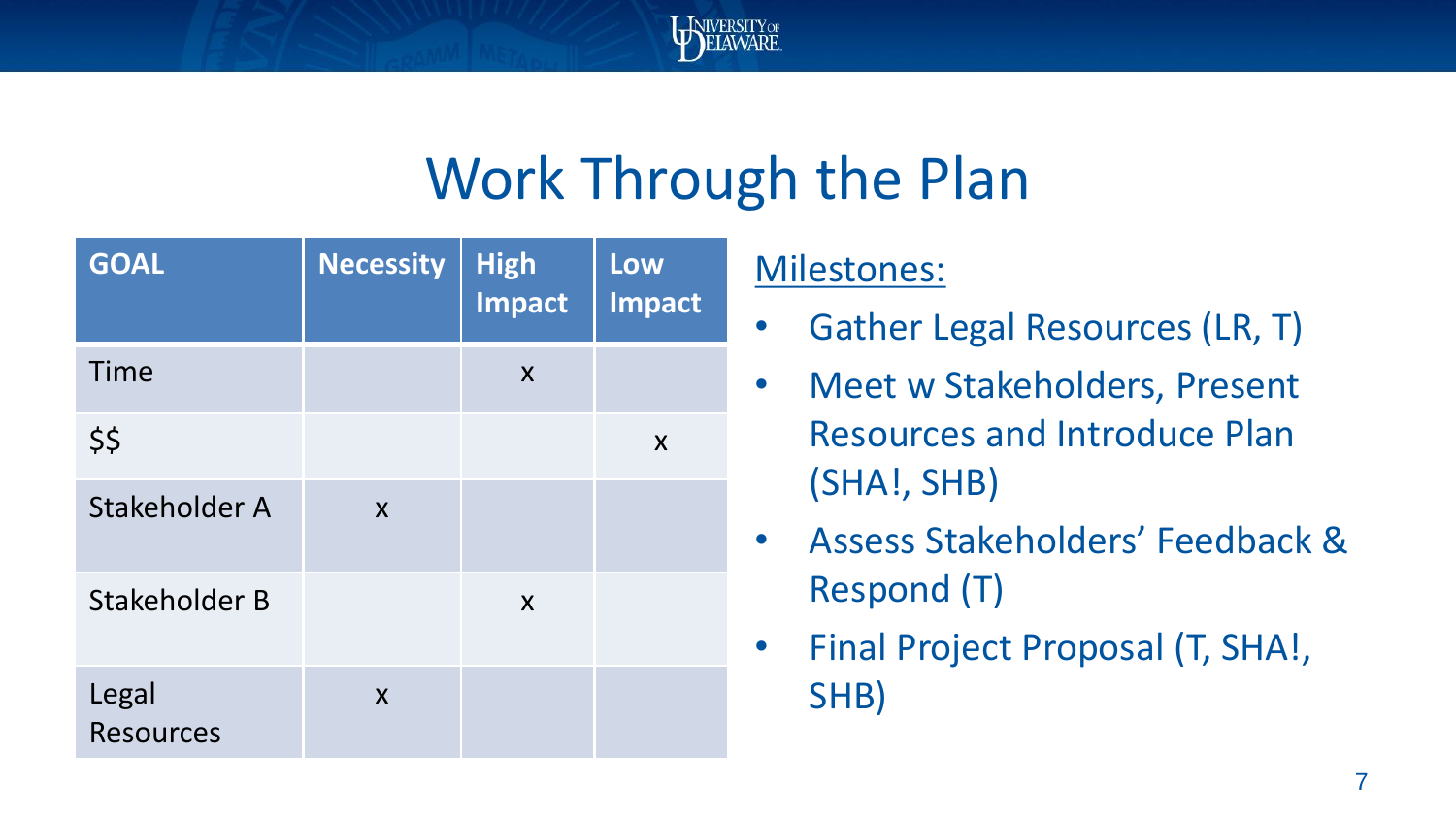

#### Behind the Scenes

I support FRN by:

- Every semester, request update and numbers from Dining Services
- When I see Dining Services Staff on campus, ask about the program and thank them for their time / effort
- Public Credit in most of my presentations
- At the end of semesters, share successes & stats with campus newsletters, UDaily, etc. Follow up ~1-2 months ahead of Earth Month, etc.
- Offer help if the program hits a speed bump